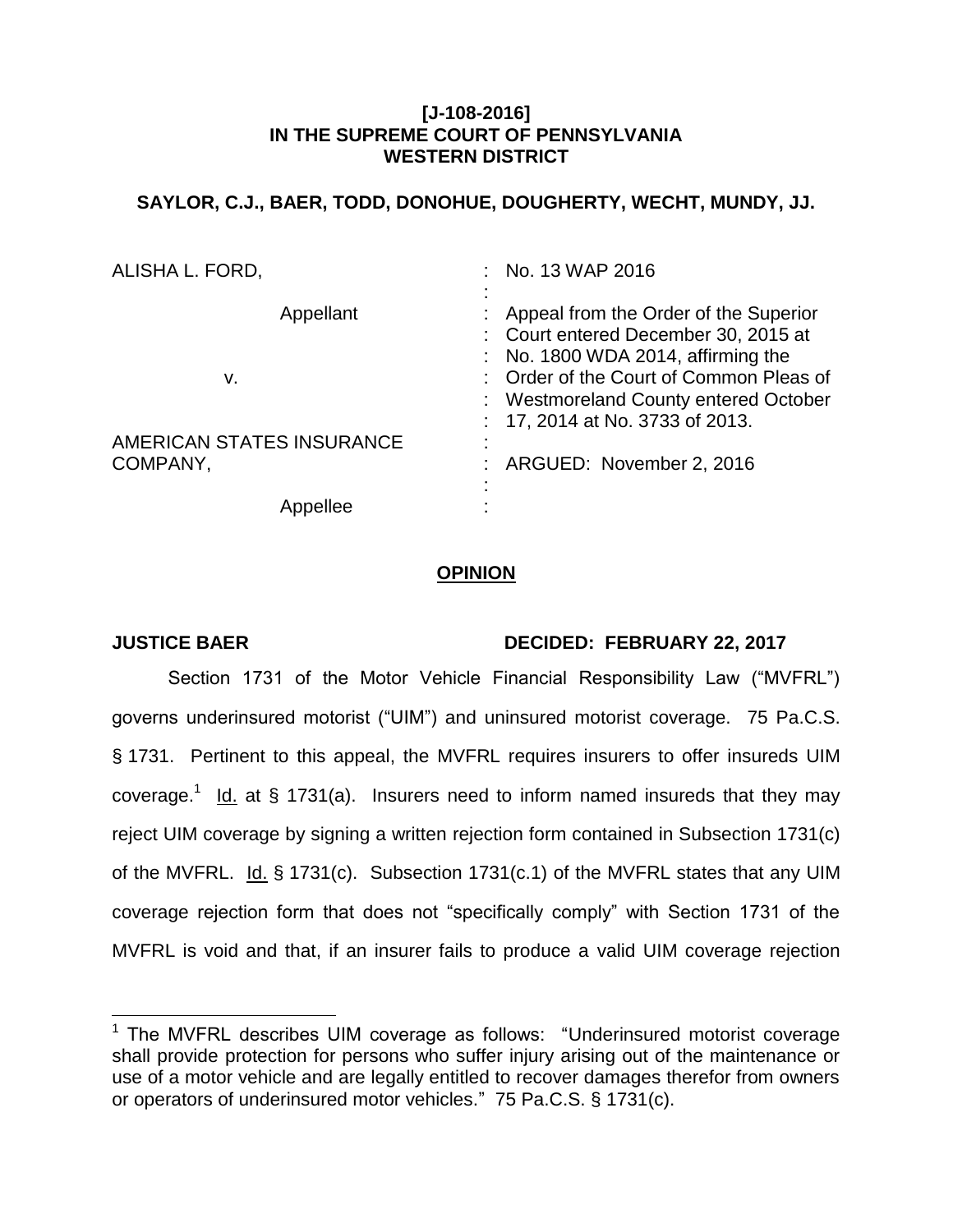form, then UIM coverage shall be equal to the policy's bodily injury liability limits. Id. at § 1731(c.1). We granted allowance of appeal in this matter to determine whether an insurer's UIM coverage rejection form does "specifically comply" with Section 1731 of the MVFRL if the insurer's form is not a *verbatim* reproduction of the statutory rejection form found in Subsection 1731(c) of the MVFRL but, rather, differs from the statutory form in an inconsequential manner. For the reasons that follow, we hold that a UIM coverage rejection form specifically complies with Section 1731 of the MVFRL even if the form contains *de minimis* deviations from the statutory form. Because the Superior Court reached the proper result in this case, we affirm that court's judgment.

The facts underlying this matter are undisputed. Audrey Ford ("Mother") is the mother of Appellant Alisha Ford ("Appellant"). Mother purchased a policy of motor vehicle insurance from Appellee American States Insurance Company ("American States"), insuring a 2000 Chevrolet Cavalier. At all times relevant to this matter, Appellant was an insured under Mother's policy because she was a resident of Mother's household. Importantly, Mother signed a UIM coverage rejection form on August 10, 2011, and neither she nor Appellant paid premiums for UIM coverage.

On March 19, 2013, Appellant was driving the 2000 Chevrolet Cavalier in Union Township, Pennsylvania, when she collided with another vehicle. Appellant suffered personal injuries as a result of the accident. The driver of the other vehicle ("Tortfeasor") was responsible for the accident. Tortfeasor's automobile insurance company paid Appellant the liability policy limit of \$25,000. Appellant subsequently sought UIM coverage from American States under Mother's policy. However, because Mother had signed a UIM coverage rejection form, American States refused to provide UIM coverage to Appellant.

On July 17, 2013, Appellant filed a complaint for declaratory judgment against American States. In her complaint, Appellant averred that, pursuant to Subsection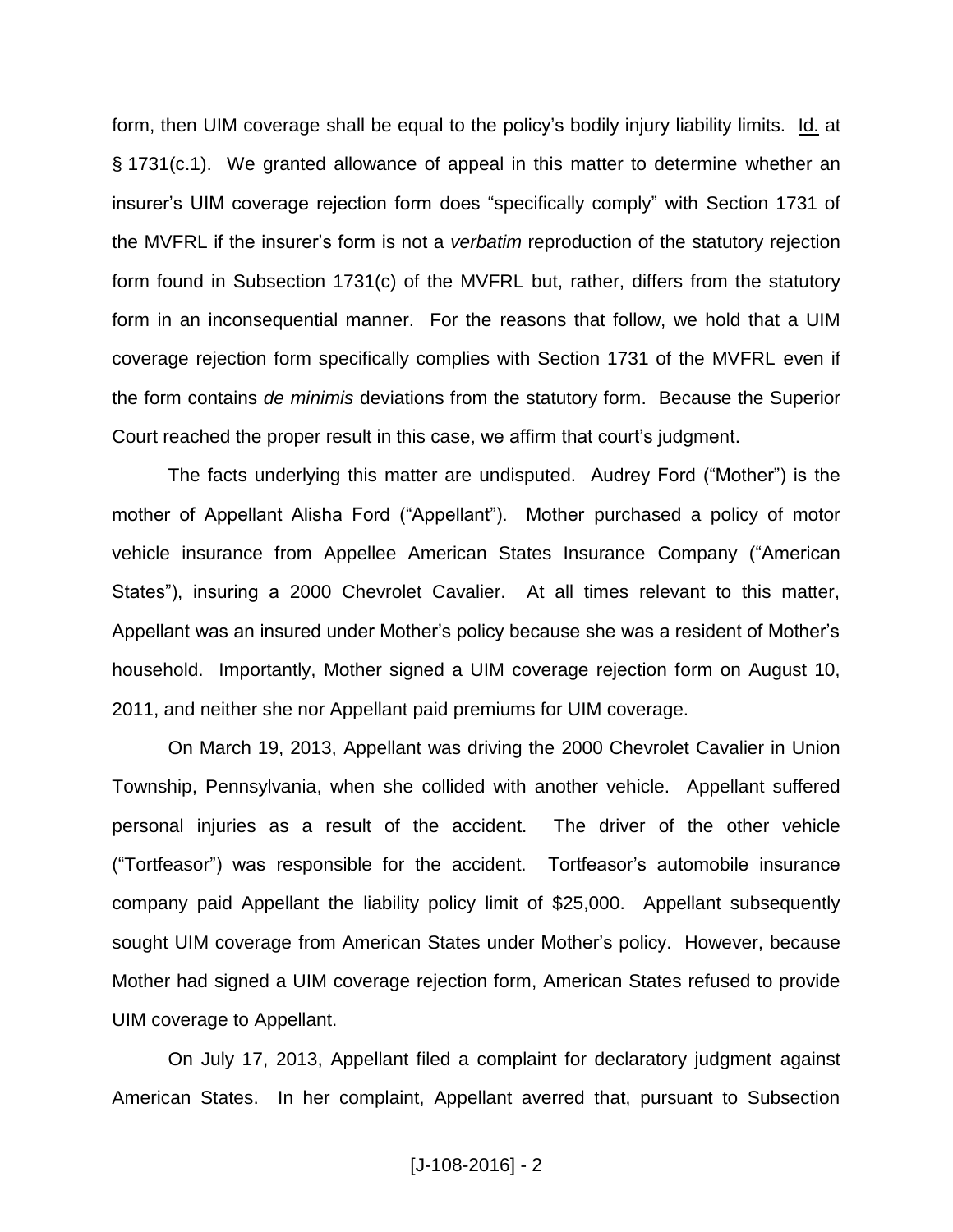1731(c) of MVFRL, a named insured may reject UIM coverage by signing the following form:

# **REJECTION OF UNDERINSURED MOTORIST PROTECTION**

By signing this waiver I am rejecting underinsured motorist coverage under this policy, for myself and all relatives residing in my household. Underinsured coverage protects me and relatives living in my household for losses and damages suffered if injury is caused by the negligence of a driver who does not have enough insurance to pay for all losses and damages. I knowingly and voluntarily reject this coverage.

75 Pa.C.S. § 1731(c).

Appellant highlighted that Subsection 1731(c.1) of the MVRFL instructs an insurer that its UIM coverage rejection form must "specifically comply" with Section 1731 of the MVFRL or the form is void. 75 Pa.C.S. § 1731(c.1).<sup>2</sup> Appellant further noted that the same subsection of the MVFRL requires an insurer to produce a valid UIM coverage rejection form; otherwise, the insurer must provide UIM coverage equal to the policy's bodily injury liability limits. Id.

75 Pa.C.S. § 1731 (emphasis added).

 $\overline{a}$ <sup>2</sup> Subsection 1731(c.1) of the MVFRL states, in full, as follows:

**<sup>(</sup>c.1) Form of waiver.--**Insurers shall print the rejection forms required by subsections (b) and (c) on separate sheets in prominent type and location. The forms must be signed by the first named insured and dated to be valid. The signatures on the forms may be witnessed by an insurance agent or broker. Any rejection form that does not specifically comply with this section is void. If the insurer fails to produce a valid rejection form, uninsured or underinsured coverage, or both, as the case may be, under that policy shall be equal to the bodily injury liability limits. On policies in which either uninsured or underinsured coverage has been rejected, the policy renewals must contain notice in prominent type that the policy does not provide protection against damages caused by uninsured or underinsured motorists. Any person who executes a waiver under subsection (b) or (c) shall be precluded from claiming liability of any person based upon inadequate information.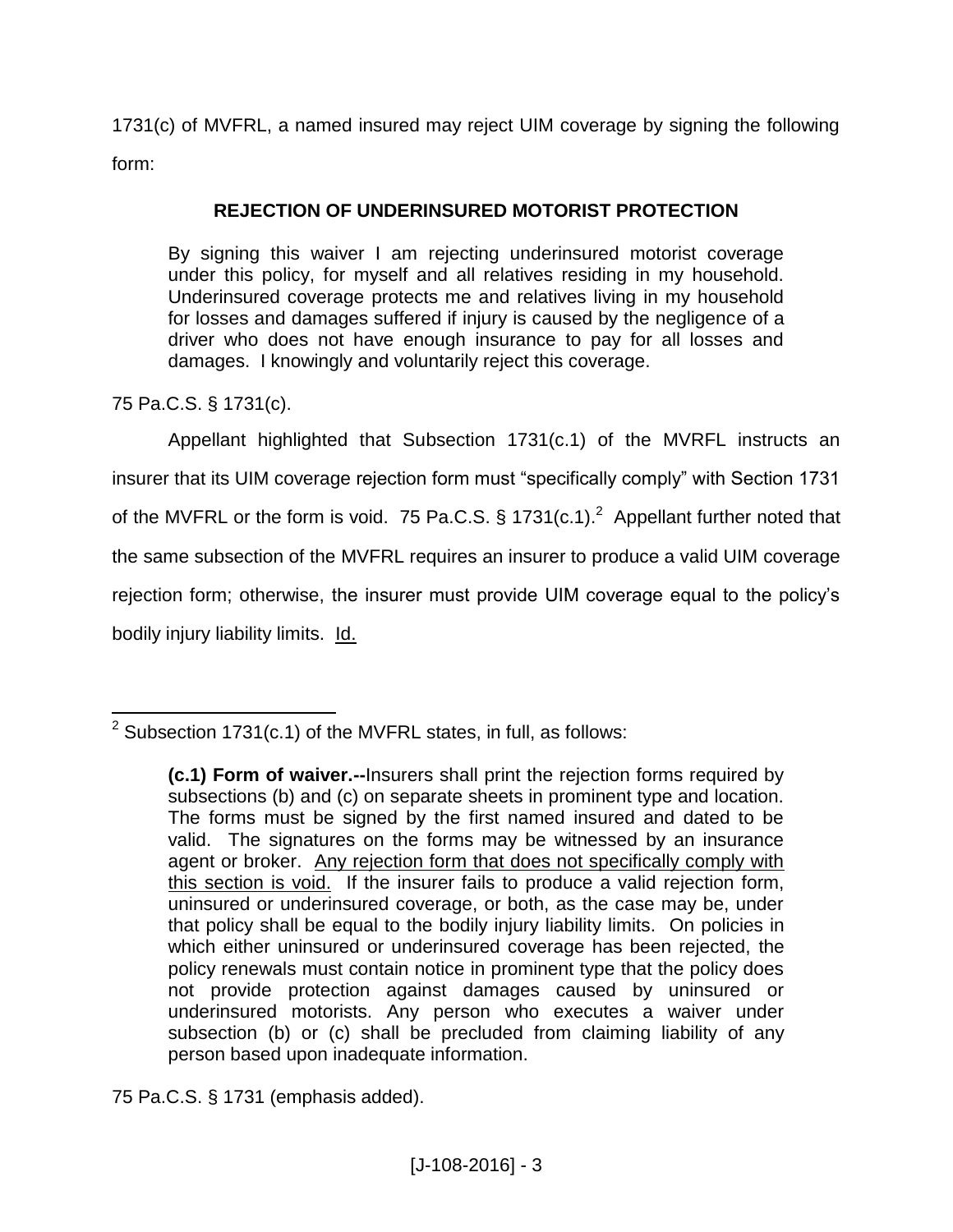As Appellant noted in her complaint, the UIM coverage rejection form that Mother signed and that American States relied upon when Appellant sought UIM benefits tracks the statutory rejection form found in Subsection 1731(c) of the MVFRL, save for a few minor deviations. The form at issue in this case references "motorists" instead of "motorist" in its title line and first sentence, and it injects the word "motorists" between "Underinsured" and "coverage" in the second sentence. Thus, with the deviations from the statutory language emphasized, it reads:

## **REJECTION OF UNDERINSURED MOTORISTS PROTECTION**

By signing this waiver I am rejecting underinsured motorists coverage under this policy, for myself and all relatives residing in my household. Underinsured motorists coverage protects me and relatives living in my household for losses and damages suffered if injury is caused by the negligence of a driver who does not have enough insurance to pay for all losses and damages. I knowingly and voluntarily reject this coverage.

Appellant's Complaint, 7/17/2013, Exhibit 3 (emphasis added).

In her complaint, Appellant took the position that the UIM coverage rejection form that Mother signed is void because it fails to "specifically comply" with the rejection form contained in the MVFRL, due to the minor discrepancies between the statutory form and the policy's form. Accordingly, Appellant sought an order from the trial court declaring that American States must provide her with UIM coverage equal to the bodily injury liability limits of her Mother's policy.

The trial court eventually ordered the parties to file any stipulations of fact and competing motions for summary judgment. The parties complied with the court's order. In support of her motion for summary judgment, Appellant reasserted the argument that she presented in her complaint, contending that Subsection 1731(c.1) of the MVFRL clearly and unambiguously requires a UIM rejection form to "specifically comply" with Section 1731 of the MVFRL and that the form in question fails to do so; therefore, the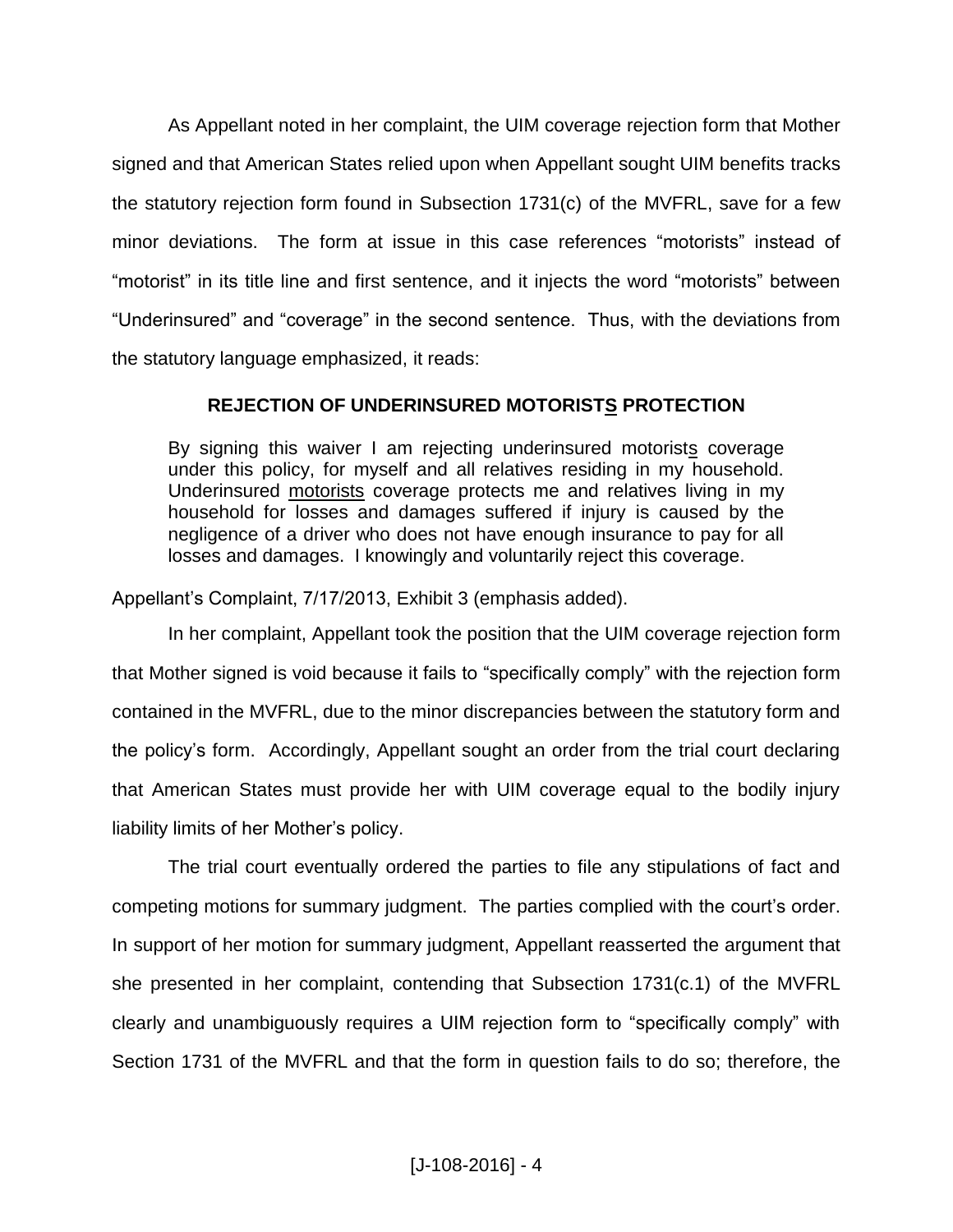form is void, and she is entitled to UIM coverage. Appellant supported her position by citing to case law from this Court and the Superior Court.

Regarding this Court's precedent, Appellant cited Lewis v. Erie Insurance Exchange, 793 A.2d 143 (Pa. 2002), specifically referring to a footnote where this Court quoted the United States District Court for the Middle District of Pennsylvania which stated, "Section 1731(c.1) imposes something akin to strict liability on insurers who do not follow the legislature's guidelines on the proper format for rejection forms . . . ." Lewis, 793 A.2d at 153 n.14 (quoting Leymeister v. State Farm Mut. Auto. Ins. Co., 100 F.Supp.2d 269, 272 (M.D. Pa. 2000)).

As to Superior Court decisions, Appellant first referenced American International Insurance Co. v. Vaxmonsky, 916 A.2d 1106 (Pa. Super. 2006). The insurer in Vaxmonsky deleted from its UIM coverage rejection form the word "all" from the phrase "all losses and damages." See 75 Pa.C.S. § 1731(c) (stating, in the statutory rejection form, that "[u]nderinsured motorists coverage protects me and relatives living in my household for losses and damages suffered if injury is caused by the negligence of a driver who does not have enough insurance to pay for all losses and damages") (emphasis added). The Vaxmonsky court concluded that the form was void, because the court could not find that the insurer specifically complied with Subsection 1731(c.1) of the MVFRL.<sup>3</sup> Vaxmonsky, 916 A.2d at 1109. In so doing, the Vaxmonsky court determined that, by omitting the word "all" from its UIM coverage rejection form, the insurer improperly limited coverage and created ambiguity in its form. Id.

 3 For the sake of accuracy, we observe that the Vaxmonsky court, in what appears to be a typographical error, mistakenly asserted that it could not find that the insurer "specifically complied with Section 1738(c.1)," rather than Subsection 1731(c.1). Vaxmonsky, 916 A.2d at 1109. Section 1738 of the MVFRL addresses the stacking of UIM and uninsured coverage and does not contain a subsection (c.1). 75 Pa.C.S. § 1738.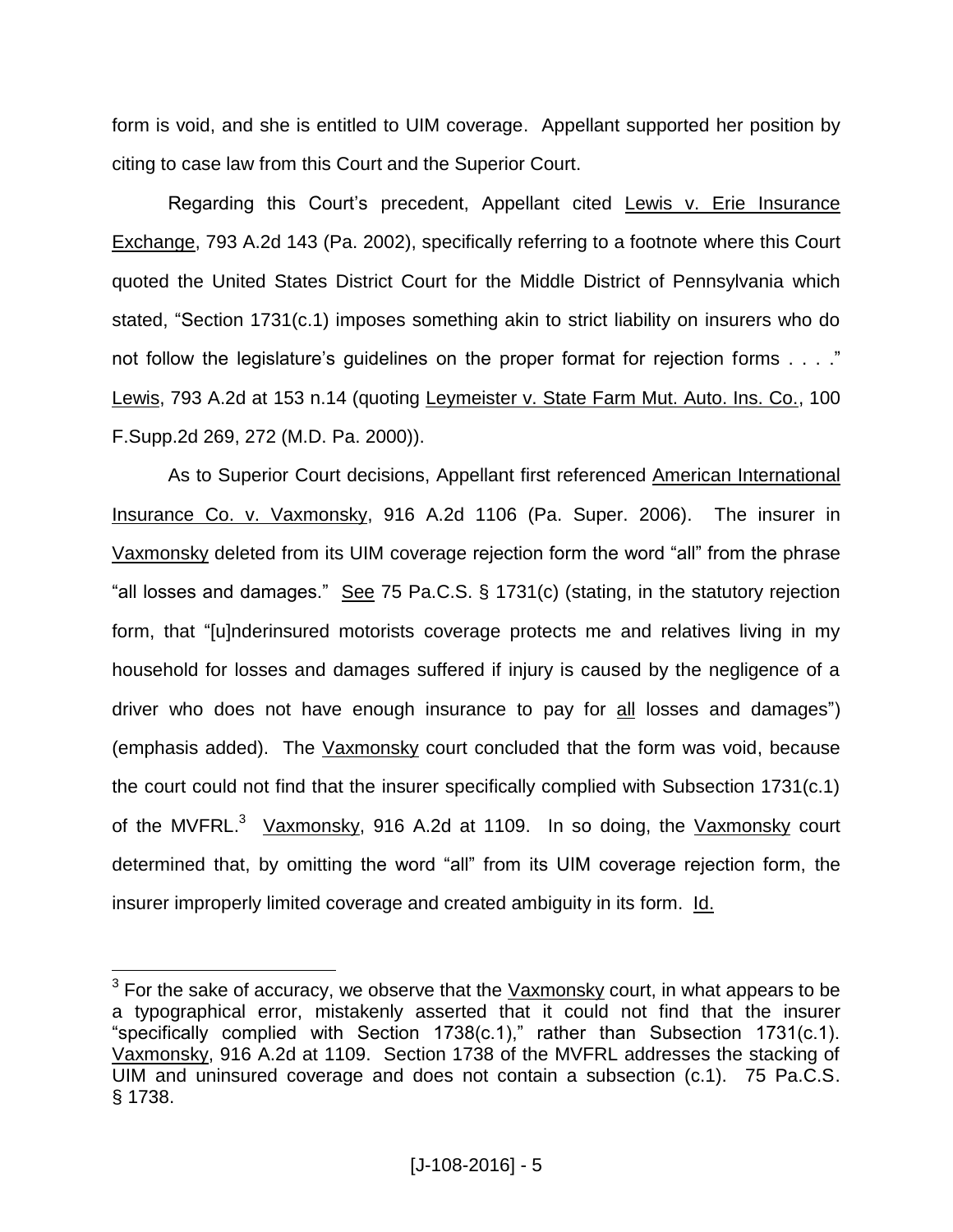Appellant next turned to the Superior Court's opinion in Jones v. Unitrin Auto & Home Insurance Co., 40 A.3d 125 (Pa. Super. 2012). The UIM coverage rejection form in Jones tracked the statutory rejection form contained in Subsection 1731(c) of the MVFRL. However, at the end of the body of the form, but before the date and signature lines, the insurer added to its rejection form the following sentence: "By rejecting this coverage, I am also signing the waiver on P. 13 rejecting stacked limits of underinsured motorist coverage." Jones, 40 A.3d at 128. The Jones court examined the additional sentence in terms of its "proximal relationship" to the language that tracked Subsection 1731(c) and the required signature and date lines that were to follow this language. Id. at 129-30. The Jones court ultimately held that "additions to the prescribed language, and deviation from the proximal relationship of the components, of the UIM rejection form required by 75 Pa.C.S.[ ] § 1731 fail to specifically comply with the statute and is consequently void." Id. at 131 (footnote omitted).

In arguing that she was entitled to summary judgment, Appellant generally maintained that the case law summarized above stands for the proposition that, to "specifically comply" with Section 1731 of the MVFRL, an insurer's UIM coverage rejection form must be a "copy and paste," *verbatim* reproduction of the statutory rejection form found in Subsection 1731(c) of the MVFRL. See, e.g., Appellant's Brief in Support of Appellant's Motion for Summary Judgment, 8/20/2014, at 9 ("The insurer need only copy and paste a mere 72 words from section 1731, and if it fails to do this simple task, the UIM limits will equal the limits on the policy."). Because the UIM coverage rejection form at issue in this case does not exactly reflect the form contained in the MVFRL, Appellant argued that the policy's form is invalid. Thus, Appellant posited that she is entitled to a declaration that American States must provide her with UIM coverage.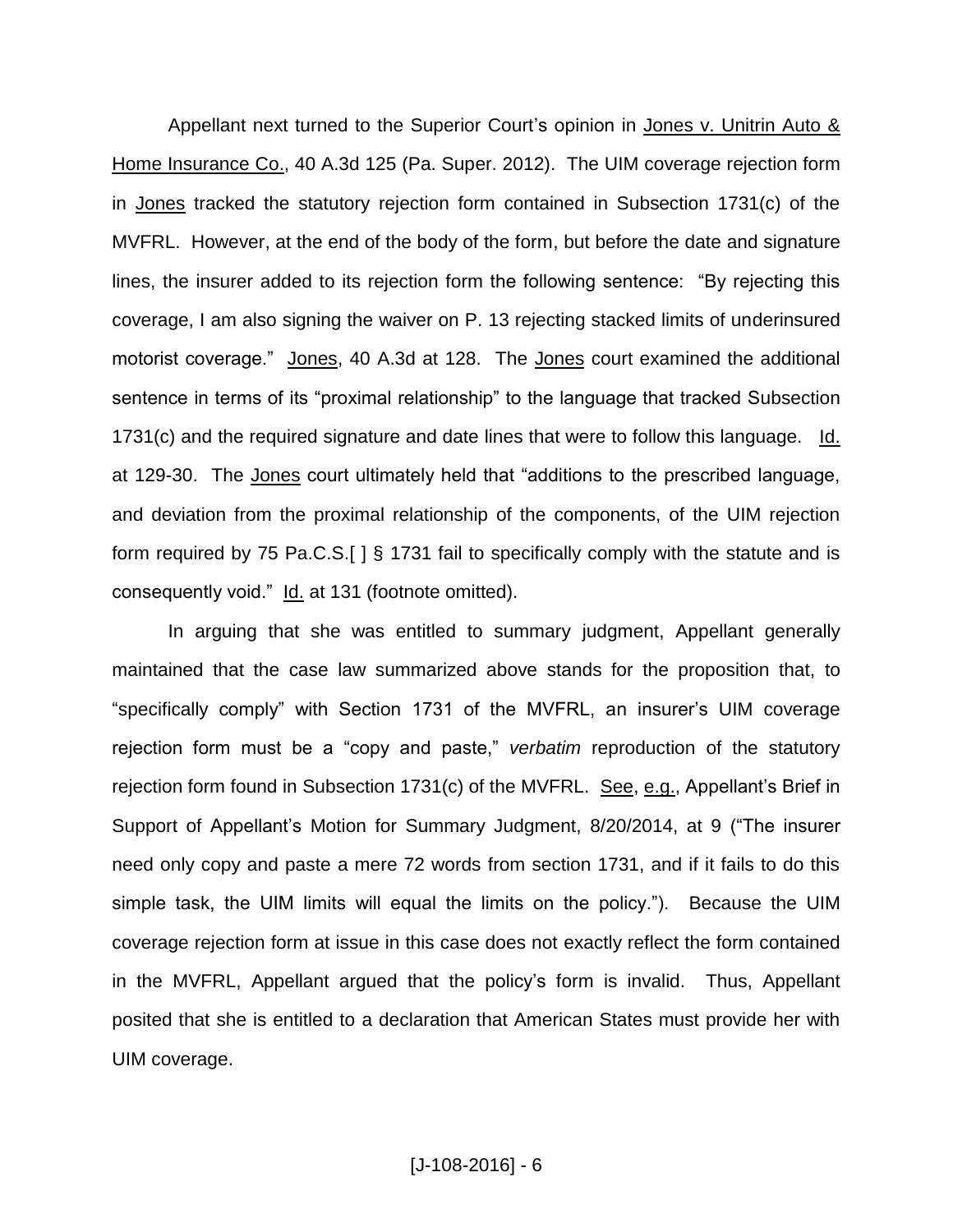With respect to its motion for summary judgment, American States argued that its UIM coverage rejection form is valid because it does "specifically comply" with Section 1731 of the MVFRL. In support of its position, American States turned to case law from a court of common pleas and federal courts.

American States initially relied upon a decision from the Court of Common Pleas of Philadelphia County, Rosas-Ramirez v. Bristol West Insurance Co., 2013 Phila.Ct.Com.Pl. Lexis 450. The insurer's UIM coverage rejection form in Rosas-Ramirez tracked the statutory form, except it added an "S" to the end of "MOTORIST" in the title line of the form. The Rosas-Ramirez court concluded that the additional "S" constituted a typographical error and that the insurer's form was valid because it specifically complied with Section 1731 of the MVFRL.

An example of federal case law relied upon by American States is an opinion from the United States Court of Appeals for the Third Circuit, Robinson v. Travelers Indemnity Co., 520 Fed.Appx. 85 (3d Cir. 2013). The rejection form at issue in Robinson was exactly the same as the form in this case - it used "motorists" instead of "motorist" in its title line and first sentence, and it injected the word "motorists" between "Underinsured" and "coverage" in the second sentence. The insured argued that, because the insurer's rejection form included the word "motorists," the form was void as it was noncompliant with the text of the statutory rejection form.

In disagreeing with the insured, the Third Circuit observed that the MVFRL does not define the phrase "specifically comply" and that courts have not been uniform in their treatment of UIM coverage rejection forms that add language to the statutory form. Robinson, 520 Fed.Appx. at 88. As to the specific circumstances in the case, the court reasoned that the addition of the word "motorists" into the rejection form did not introduce any ambiguity and, in fact, made the form consistent with the rest of the MVFRL. Id. While the court opined that it is a better practice for insurance companies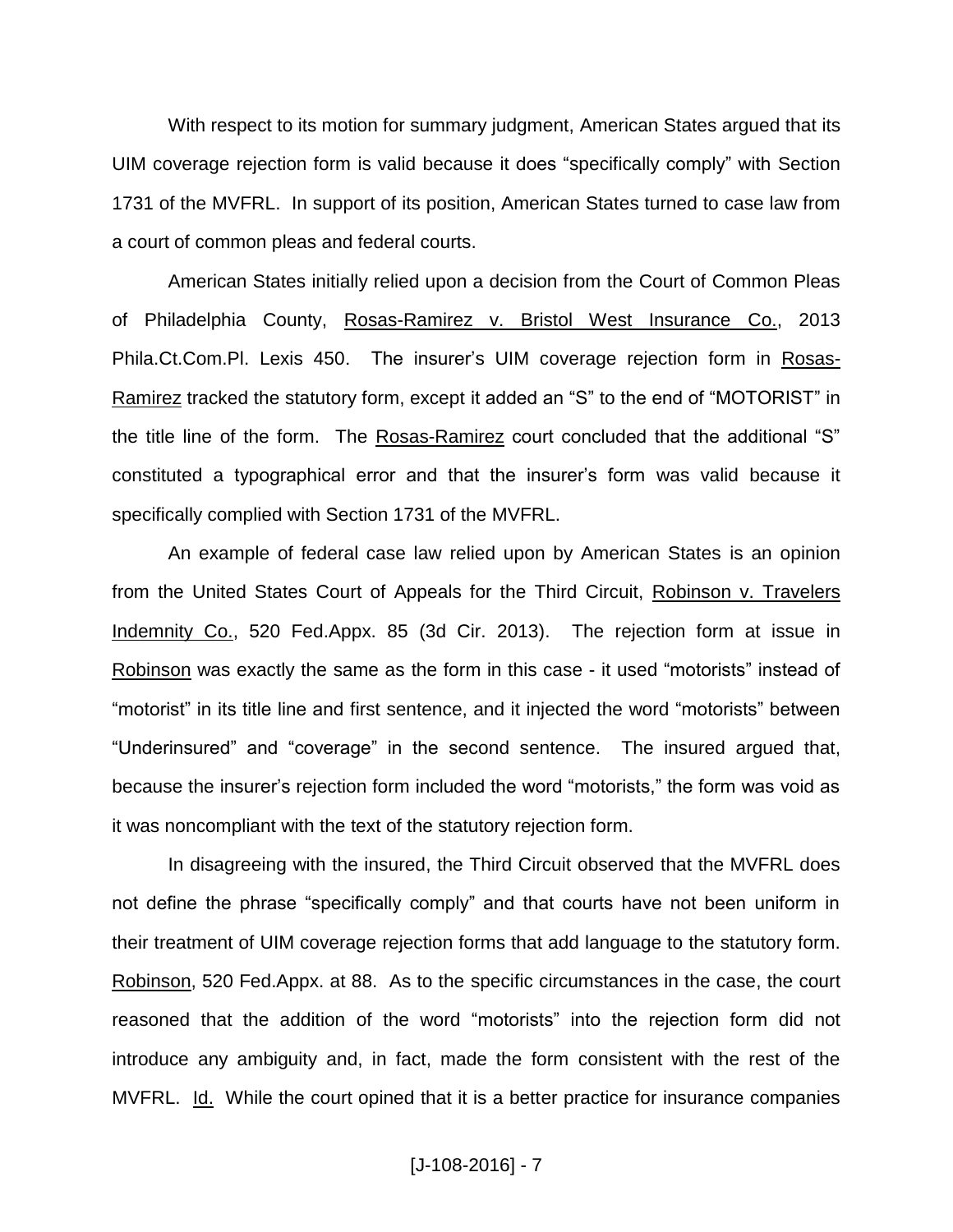not to supplement the statutory language of the MVFRL's rejection form, the court nonetheless concluded that the insurer's rejection form was valid because: it included the entirety of the statutory text; the addition of the word "motorists" did not introduce ambiguity into the form and did not alter the scope of the coverage;<sup>4</sup> and the form indisputably did not contravene any party's understanding of the intended coverage.<sup>5</sup>

American States also argued that the cases cited by Appellant, such as Vaxmonsky and Jones, are consistent with American States' position that its rejection form is valid. In this regard, American States posited that the invalid forms at issue in Vaxmonsky and Jones injected ambiguity and invited confusion into the rejection forms; whereas, the UIM coverage rejection form in question here did little more than add clarity to the form.

Based upon this case law and argument, American States insisted that its UIM coverage rejection form specifically complies with Section 1731 of the MVFRL. Accordingly, American States asked the trial court to enter an order granting its motion for summary judgment and declaring that Appellant is not entitled to UIM coverage for the March 2013 accident.

The trial court entered an order denying Appellant's motion for summary judgment, granting American States' motion for summary judgment, and declaring that Appellant is not entitled to UIM coverage for the March 2013 accident. The court

 $\overline{a}$ 

<sup>&</sup>lt;sup>4</sup> When reaching its conclusion that the insurer's rejection form specifically complied with Section 1731 of the MVFRL, the Robinson court distinguished the Superior Court's decisions in Jones and Vaxmonsky, reasoning that neither of the concerns presented in those cases (injecting ambiguity into the form and separating the statutory language from the signature and date lines) were present. Robinson, 520 Fed.Appx. at 88-89.

<sup>&</sup>lt;sup>5</sup> In Appellant's brief in support of her motion for summary judgment, she argued that the trial court should not rely upon Robinson in ruling on the parties' motions for summary judgment because Robinson is a non-binding federal case that, according to Appellant, is inconsistent with Pennsylvania precedent such as Vaxmonsky and Jones.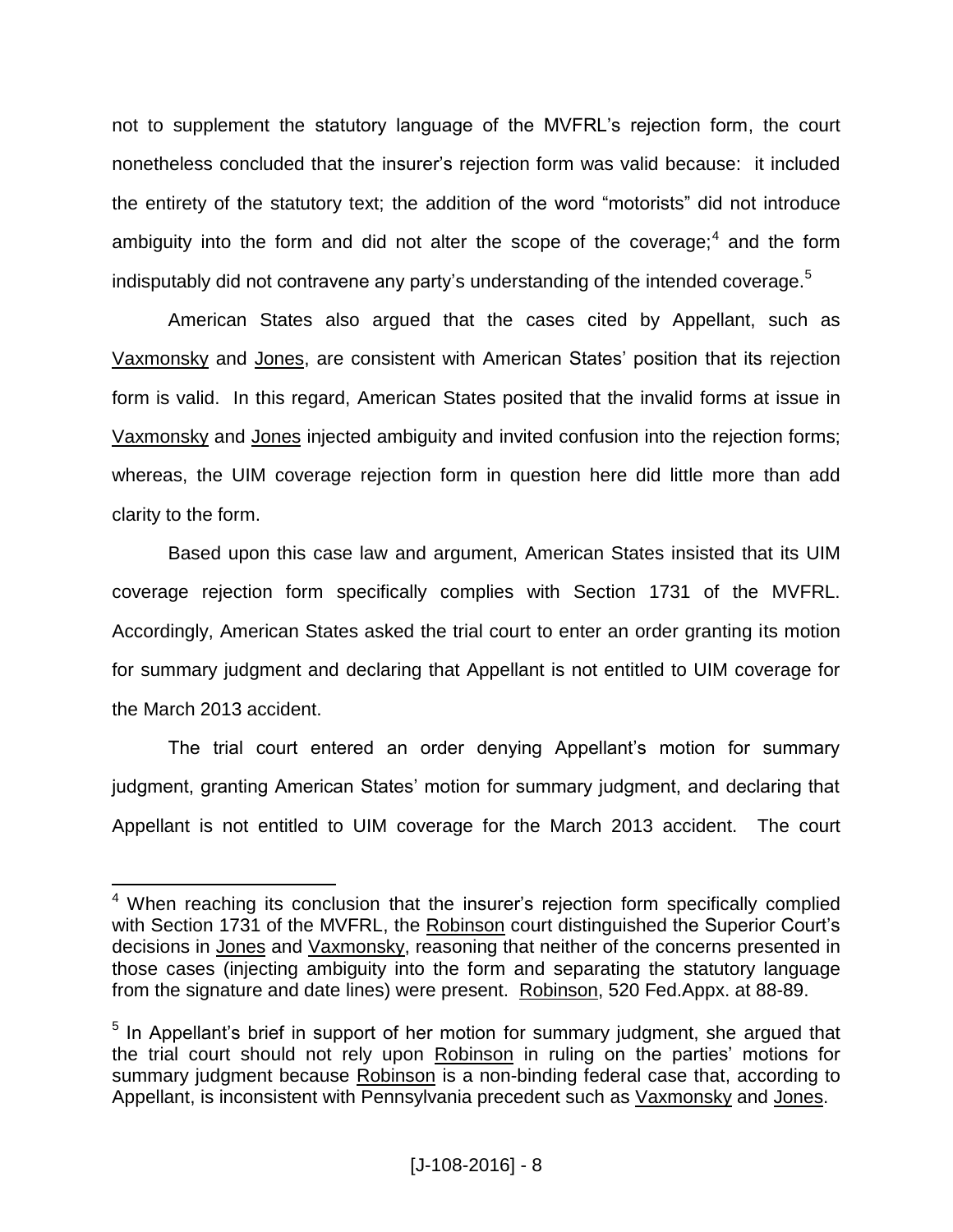authored an opinion in support of its order. Therein, the court, like the Third Circuit in Robinson, acknowledged that the MVFRL does not define "specifically comply" and that courts have not been uniform in determining whether forms which add language to the statutory rejection form "specifically comply" with Section 1731 of the MVFRL. The court then examined the case law cited by both parties.

In so doing, the trial court first considered the Superior Court's decision in Vaxmonsky, *i.e.*, the case in which the court concluded that a UIM coverage rejection form was void because it omitted "all" from the phase "all losses and damages," creating ambiguity in the form. The trial court opined that the Vaxmonsky court's analysis suggests that the effect of an omitted or added word is a factor to consider when determining whether a rejection form specifically complies with Section 1731 of the MVFRL.

Next, the trial court turned its attention to the Superior Court's opinion in Jones, *i.e.*, the case in which the court deemed void a rejection form that added, between the end of the form and the insurer's signature and dateline, the following sentence: "By rejecting this coverage, I am also signing the waiver on P. 13 rejecting stacked limits of underinsured motorist coverage." The trial court observed that the Jones court's analysis focused upon the additional language's "proximal relationship" to the statutory language of Subsection 1731(c) of the MVFRL.

In addition, the trial court found persuasive the Third Circuit's opinion in Robinson, which, as detailed above, involved a UIM coverage rejection form that mirrors the form at issue in this case. Indeed, in finding American States' form to be valid, the trial court essentially modeled its holding after the Third Circuit's holding in Robinson. More specifically, the court observed that the rejection form in the case *sub judice* contains only one additional word - "motorists." The court opined that this term is directly related to the rejection of UIM coverage and eliminates, rather than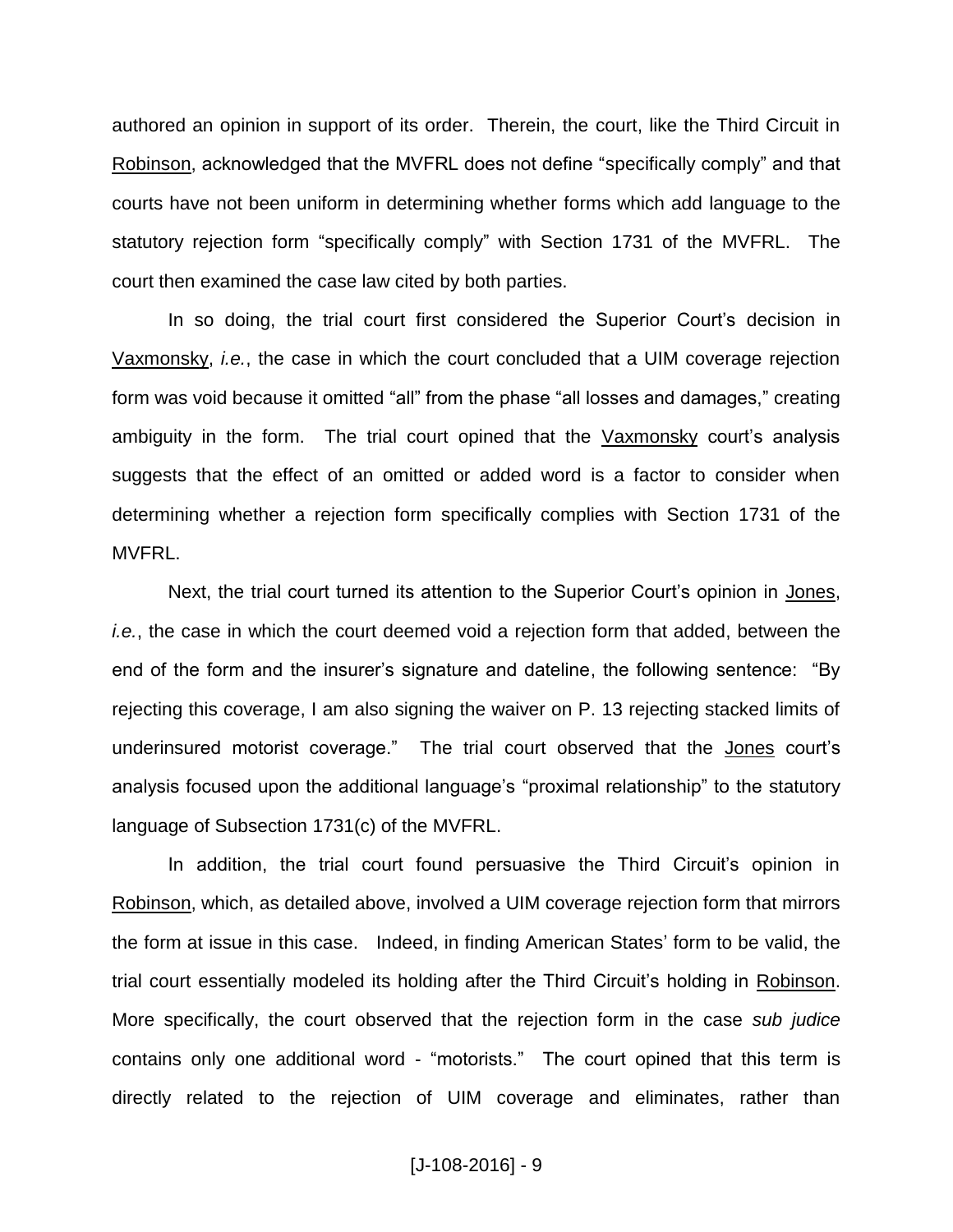exacerbates, any perceived ambiguity. The trial court noted that the form did not alter the "proximal relationship" between the language of the statutory rejection form and the mandated date and signature lines. The court, therefore, concluded that the addition of "motorists" to the form's second sentence did not inject any ambiguity into the form.

Lastly, the court highlighted that there is no evidence which suggests that Mother was confused by the addition of the word "motorists" into the rejection form. In this regard, the court observed that Mother's policy clearly and unambiguously states that she rejected UIM coverage. See Appellant's Complaint, 7/17/2013, Exhibit 1, at 1 (listing the declarations of Mother's policy and stating, *inter alia*, that "Uninsured Motorists and/or Underinsured Motorists has been REJECTED") (emphasis in original). Thus, the court determined that Mother knowingly and voluntarily rejected UIM coverage by signing the UIM coverage rejection form and that she now is seeking to recover a benefit for which she never bargained nor paid.

On appeal to the Superior Court, Appellant argued that the trial court erred by determining that the UIM coverage rejection form specifically complied with Section 1731 of the MVFRL, given that the form inserted additional language into the statutory rejection form. In an unpublished memorandum, the Superior Court affirmed the trial court's order by adopting the trial court's opinion. Ford v. Am. States Ins. Co., 135 A.3d 670 (Pa. Super. 2015) (unpublished memorandum).

Appellant subsequently filed in this Court a petition for allowance of appeal, which the Court granted to consider the question that follows:

Did the Superior Court err in affirming the summary judgment order and holding that the insurer's underinsured motorist coverage rejection form "specifically complies" with Subsection 1731(c) of the Motor Vehicle Financial Responsibility Law, 75 Pa.C.S. § 1731(c)?

Ford v. Am. States Ins. Co., 137 A.3d 573 (Pa. 2016).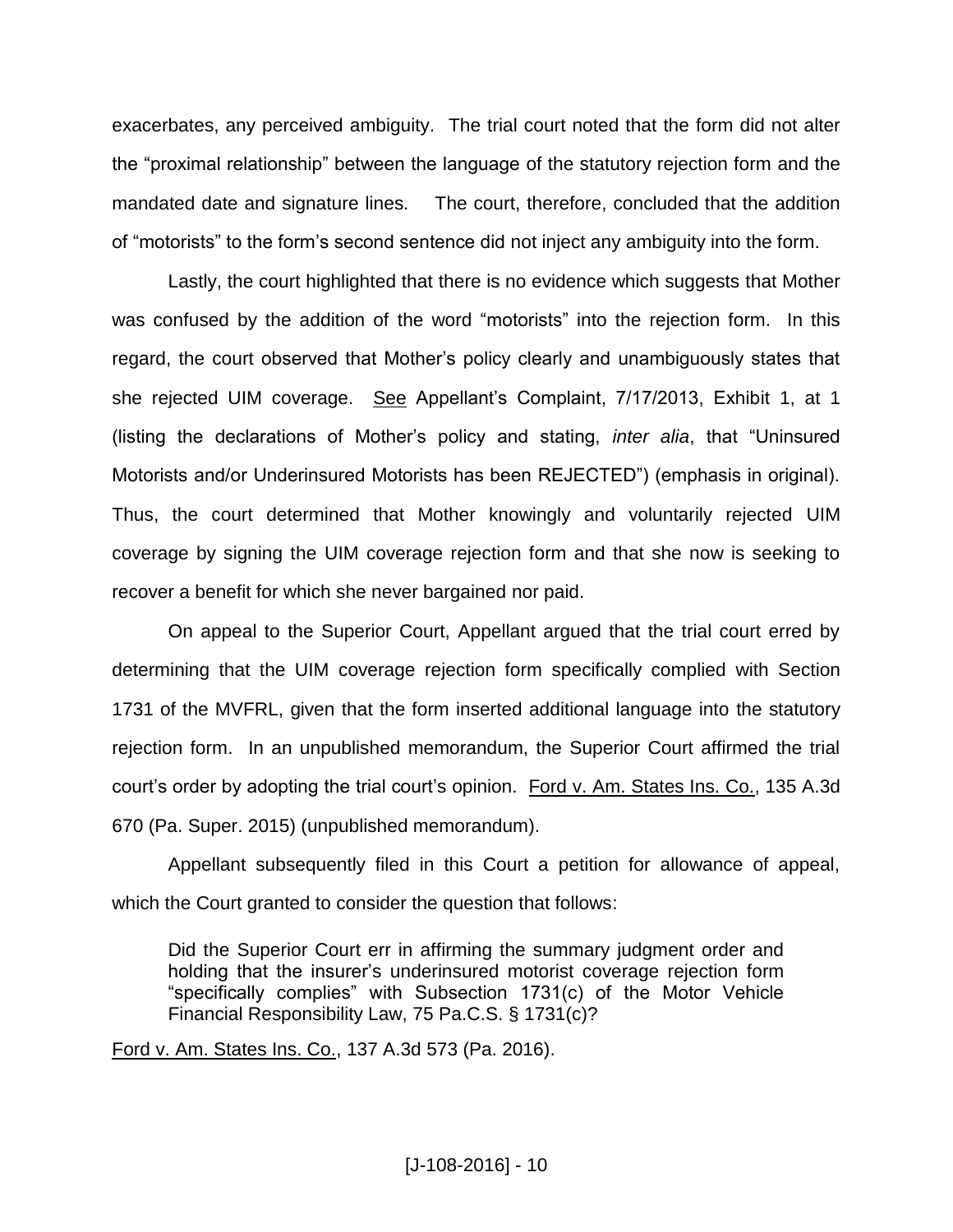It is unnecessary to explain the parties' arguments in detail, as they both present this Court with the same substantive arguments that they put forward in the trial court in support of their motions for summary judgment and, again, before the Superior Court. In short, Appellant insists that the Court should interpret Subsection 1731(c.1) of the MVFRL to require insurers to produce UIM coverage rejection forms that are *verbatim* reproductions of the statutory form. In Appellant's view, to hold otherwise would thwart the General Assembly's intent in promulgating the subsection. Indeed, according to Appellant, even if equity dictates that an imperfect form should be upheld as valid, the MVFRL nonetheless mandates that the imperfect form is void. Appellant suggests that, if an insured wishes to waive UIM coverage, then the insurer must print the statutory rejection form and have the insured sign it. See 75 Pa.C.S. § 1731(c.1) (providing that "[i]nsurers shall print the rejection forms required by subsections (b) and (c) on separate sheets in prominent type and location").

Stated succinctly, American States relies on the case law discussed above and takes the position that an insurer's UIM coverage rejection form specifically complies with Section 1731 of the MVFRL if the insurer's form simply adds minor word deviations that do not create ambiguity, alter the scope of coverage, or contravene the insured's understanding of the coverage that she is rejecting. In American States' view, the lower courts correctly concluded that its form specifically complies with the statute, as the form's altered language does not modify the substance of the statutory rejection form.

We begin our analysis by recognizing the well-settled principles that govern summary judgment. If a party moves for summary judgment, a court may enter judgment only when there is no genuine issue of any material fact regarding a necessary element of the cause of action or defense that could be established by additional discovery. Fine v. Checcio, 870 A.2d 850, 857 (Pa. 2005). A motion for summary judgment is based on an evidentiary record that entitles the moving party to a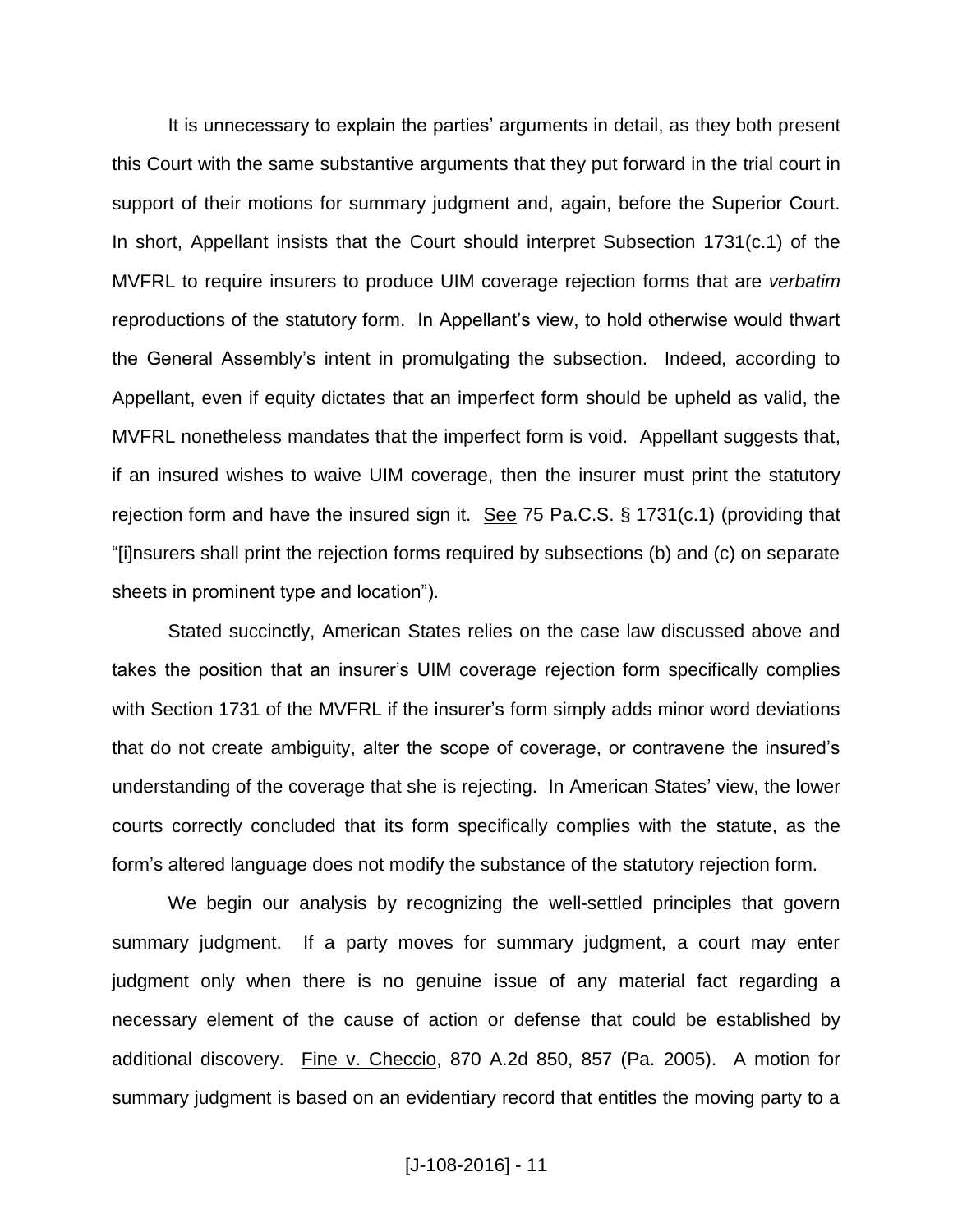judgment as a matter of law. In considering the merits of a motion for summary judgment, a court views the record in the light most favorable to the non-moving party, and the court should resolve all doubts as to the existence of a genuine issue of material fact against the moving party. Lastly, a court may grant summary judgment only when the right to such a judgment is clear and free from doubt. Id. An appellate court may reverse an order granting a motion for summary judgment if there has been an abuse of discretion. Id. n. 3.

In order to answer the question presented in this appeal, the Court must interpret the MVFRL. This Court's interpretation of all statutes is guided by the Statutory Construction Act, 1 Pa.C.S. §§ 1501-1991. Pursuant to the Statutory Construction Act, the object of all statutory construction is to ascertain and effectuate the General Assembly's intention. 1 Pa.C.S. § 1921(a). When the words of a statute are clear and free from ambiguity, the letter of the statute is not to be disregarded under the pretext of pursuing its spirit. 1 Pa.C.S. § 1921(b). Further, we observe that issues of statutory interpretation present this Court with questions of law; accordingly, the Court's standard of review is *de novo*, and its scope of review is plenary. Pennsylvania Pub. Util. Comm'n v. Andrew Seder/The Times Leader, 139 A.3d 165, 172 (Pa. 2016).

Section 1731 of the MVFRL governs underinsured and uninsured motorist coverage. 75 Pa.C.S. § 1731. The MVFRL explains that UIM coverage must "provide protection for persons who suffer injury arising out of the maintenance or use of a motor vehicle and are legally entitled to recover damages therefor from owners or operators of underinsured motor vehicles." Id. at § 1731(c). The MVFRL mandates that insurers offer to insureds UIM coverage; however, the purchase of UIM coverage is optional. Id. at § 1731(a).

As set forth above, the MVFRL further instructs that insurers must inform insureds that they may reject UIM coverage by signing the following rejection form: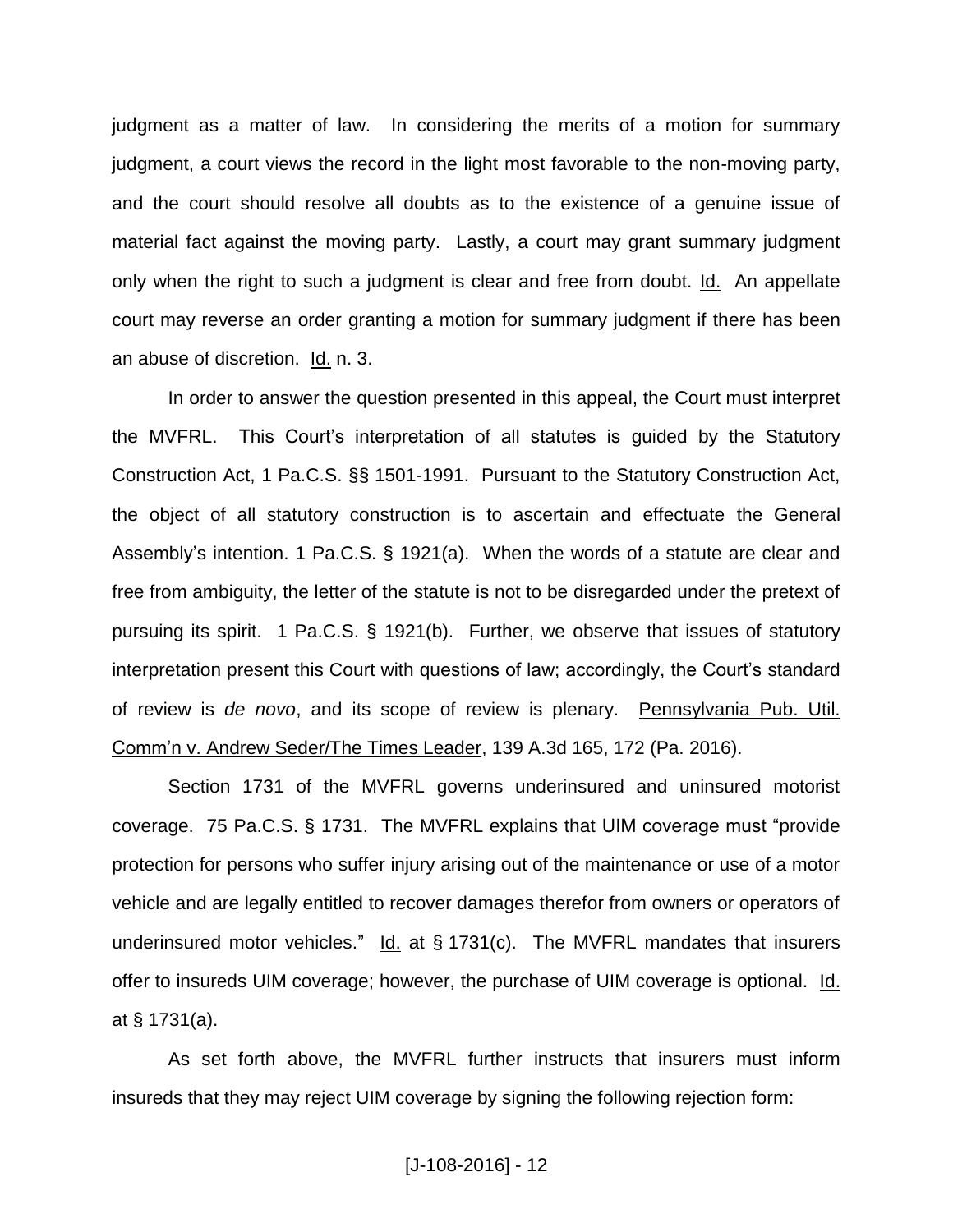### **REJECTION OF UNDERINSURED MOTORIST PROTECTION**

By signing this waiver I am rejecting underinsured motorist coverage under this policy, for myself and all relatives residing in my household. Underinsured coverage protects me and relatives living in my household for losses and damages suffered if injury is caused by the negligence of a driver who does not have enough insurance to pay for all losses and damages. I knowingly and voluntarily reject this coverage.

### Id. at § 1731(c).

Subsection 1731(c.1) of the MVFRL is central to the issue presented in this appeal. Most importantly, that subsection provides, "Any rejection form that does not specifically comply with this section is void. If the insurer fails to produce a valid rejection form, uninsured or underinsured coverage, or both, as the case may be, under that policy shall be equal to the bodily injury liability limits." Id. at  $\S$  1731(c.1).

The focus of this appeal is on determining what the General Assembly intended when it stated, "Any rejection form that does not specifically comply with this section is void." Id. at § 1731(c). We acknowledge that there is surface appeal to Appellant's argument that insurers' UIM rejection forms must exactly reflect the statutory rejection form to comply with Section 1731 of the MVFRL. See, e.g., id. at § 1731(c.1) (providing that "[i]nsurers shall print the rejection forms required by subsections (b) and (c) on separate sheets in prominent type and location"). However, contrary to Appellant's position, the General Assembly simply did not mandate that UIM coverage rejection forms must be *verbatim* reproductions of the statutory rejection form found in Subsection 1731(c) of the MVFRL. Rather, the General Assembly adopted language which requires UIM rejection forms to "specifically comply" with "this section," *i.e.*, Section 1731 of the MVFRL, as juxtaposed to mandating that the form *verbatim* follow the statutory rejection form. Id. at § 1731(c.1). In other words, an insurer's UIM coverage rejection form is valid so long as the form specifically complies with Section 1731 of the MVFRL.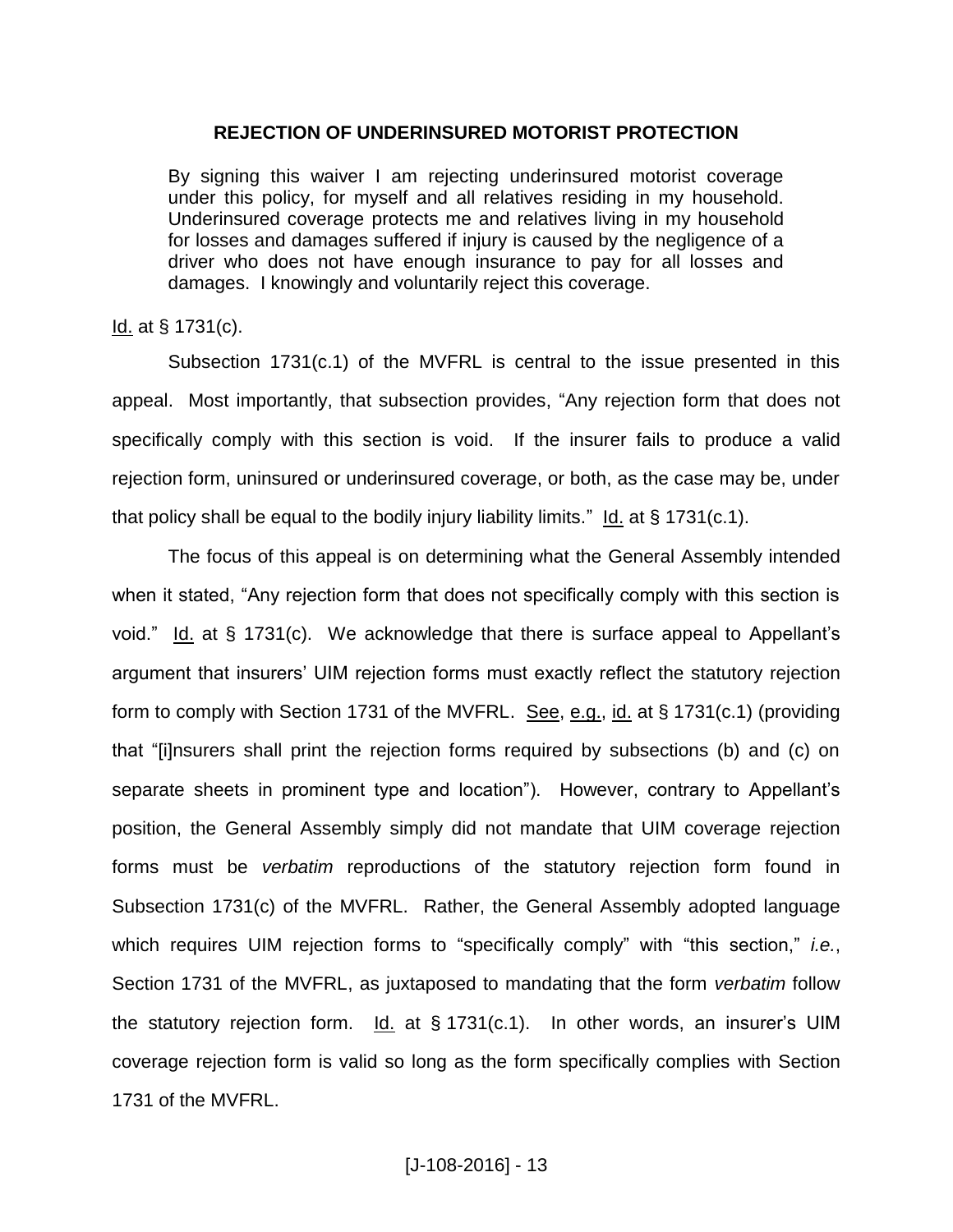A review of the various subsections of Section 1731 of the MVFRL makes obvious the General Assembly's intent in promulgating the section. Specifically, Section 1731 of the MVFRL clearly and unambiguously expresses the General Assembly's intention to require an insurer to offer to an insured the option of purchasing UIM coverage and to make certain that, if an insured decides to reject UIM coverage, the insured does so by signing a rejection form that explains what coverage the insured is waiving as a result of her decision.

It is indisputable that, if an insured waives UIM coverage by signing a *verbatim*  reproduction of the rejection form contained in Subsection 1731(c) of the MVFRL, the General Assembly's objectives are fulfilled, as a signature on that form evinces that the insurer offered the insured UIM coverage and the insured opted out of that coverage. For this reason, it is ill-advised for an insurer to present an insured with a UIM coverage rejection form that changes the statutory form in any way.

However, when a UIM rejection form differs from the statutory form in an inconsequential manner, the form will be construed to specifically comply with Section 1731 of the MVFRL. Unlike the forms at issue in Vaxmonsky and Jones, such a form does not modify coverage or inject ambiguity into the statutory form, and an insured's signature on the slightly altered form demonstrates that the insurer offered UIM coverage to the insured and that the insured understood what she was doing when she declined that coverage. Accordingly, we hold that a UIM coverage rejection form specifically complies with Section 1731 of the MVFRL even if the form contains *de minimis* deviations from the statutory rejection form found at 75 Pa.C.S. § 1731(c).<sup>6</sup>

 6 The Dissent expresses the view that this Opinion ignores the rules of statutory construction by misinterpreting Subsection 1731(c.1) as allowing insurers to utilize UIM rejection forms that "substantially comply" with the statutory rejection form, rather than construing Subsection 1731(c.1) consistent with its plain language, which according to the Dissent, mandates that UIM rejection forms are void if they differ in any manner whatsoever from the statutory rejection form. In the words of the Dissent, this Opinion (continued…)